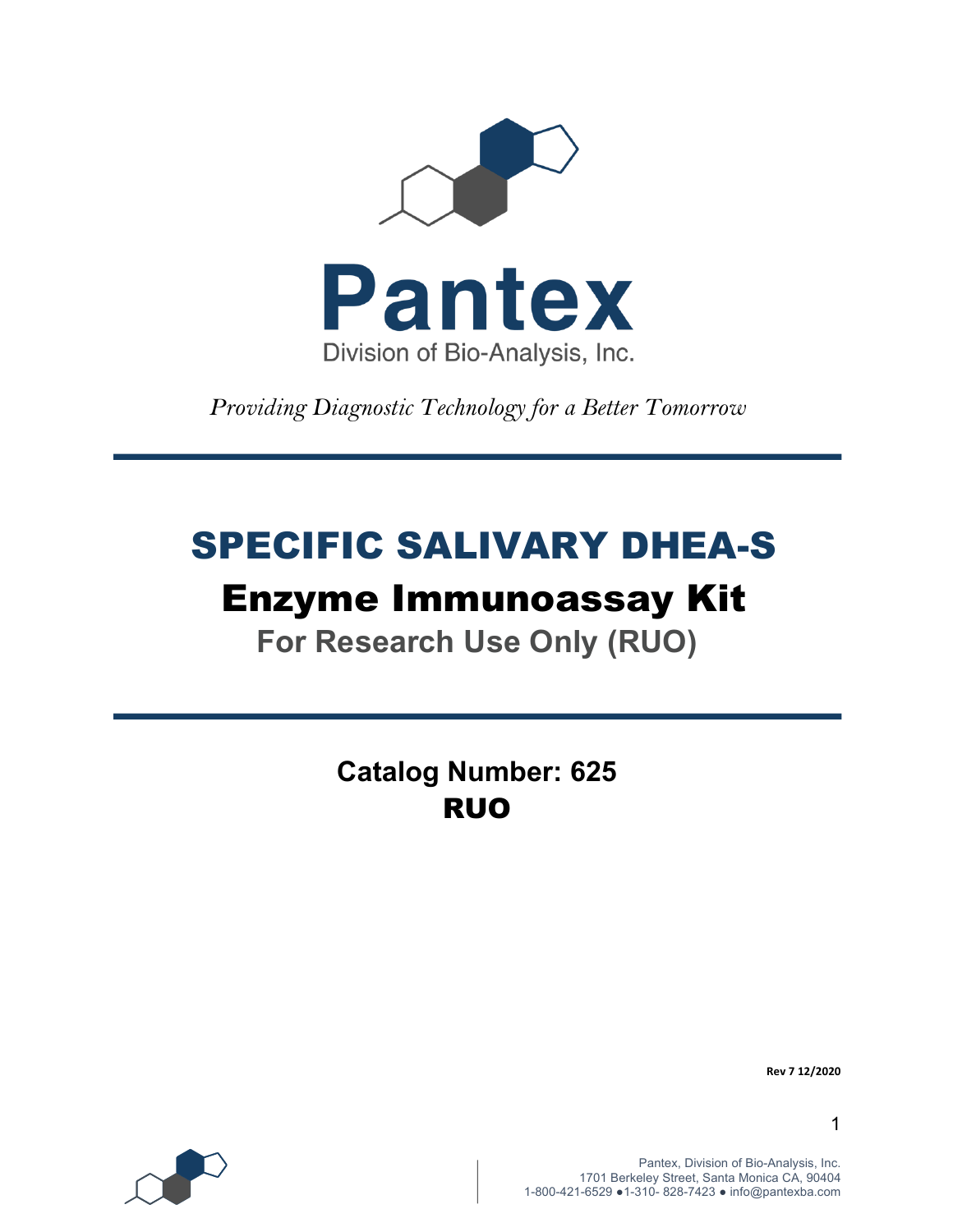|              | <b>TABLE OF CONTENTS</b>                                                          |                |
|--------------|-----------------------------------------------------------------------------------|----------------|
|              |                                                                                   | Page(s)        |
| ı            | <b>Intended Use and Description</b>                                               | 3              |
| $\mathbf{I}$ | Assay Background                                                                  | $3 - 4$        |
| Ш            | <b>Assay Principle</b>                                                            | $\overline{4}$ |
| IV           | <b>Reagents Provided and Reagents Preparation</b>                                 | $4 - 5$        |
| V            | Materials Needed but not Supplied                                                 | 5              |
| VI           | <b>Precautionary Factors to Observe before Saliva</b><br><b>Sample Collection</b> | 5              |
| <b>VII</b>   | Sample Collection and Processing                                                  | 6              |
| <b>VIII</b>  | <b>Assay Procedure Summary Flow Sheet</b>                                         | 6              |
| IX           | <b>Assay Procedure</b>                                                            | 7              |
| X            | <b>Typical Results</b>                                                            | 8              |
| XI           | Calculation                                                                       | 8              |
| XII          | <b>Expected Values</b>                                                            | 8              |
| <b>XIII</b>  | <b>Performance Characteristics</b>                                                | 9              |
|              | A. Specificity of Antiserum                                                       | 9              |
|              | <b>B.</b> Detection Limits                                                        | 9              |
|              | <b>C.</b> Precision and Reproducibility                                           | 10             |
|              | <b>D.</b> Linearity Study                                                         | 11             |
|              | <b>E.</b> Recovery                                                                | 12             |
| <b>XIV</b>   | Limitations                                                                       | 12             |
| <b>XV</b>    | <b>Precautions</b>                                                                | $12 - 13$      |
| <b>XVI</b>   | <b>References</b>                                                                 | 13             |

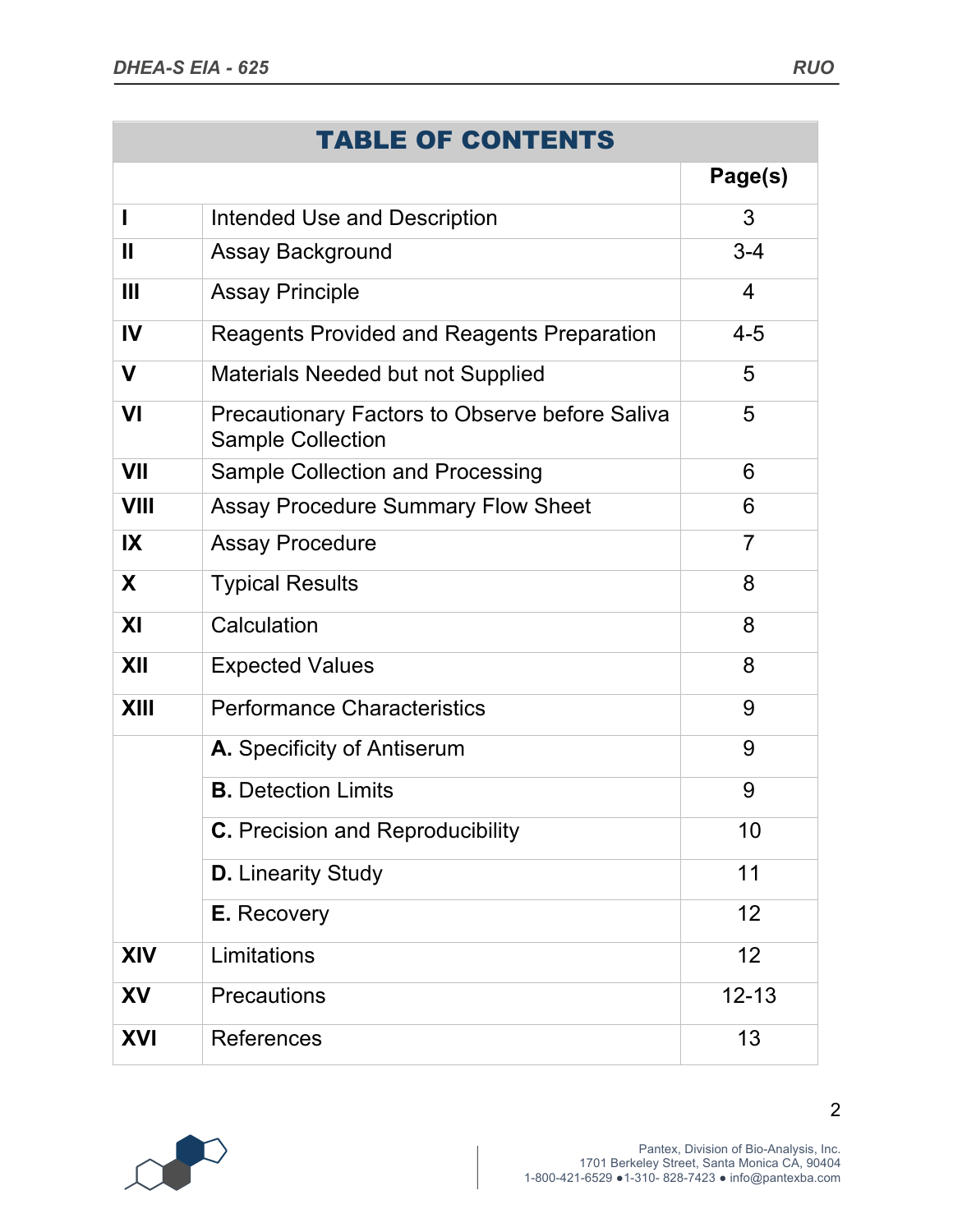# **I. Intended Use and Description**

For the quantitative determination of Dehydroepiandrosterone Sulfate (DHEA-S) in human saliva by a microplate enzyme immunoassay (EIA).

# **II. Assay Background**

The adrenal gland produces three main groups of hormones: glucocorticoids, mineralcorticoids and sex hormones. Clinical assessment of adrenal male sex hormones had depended in the past primarily upon measurement of the 24-hour urinary excretion of 17-ketosteroids. These urinary excretory products are derived predominantly from the weak androgen, dehydroepiandrosterone (DHEA) and its sulfate (DHEA-S). DHEA is present in blood almost exclusively in its sulfated form DHEA-S. Preliminary studies to date have shown good correlation in most cases between urinary 17-ketosteroid values and serum DHEA-S (1). However, 17-ketosteroids do not always reflect production of adrenal or gonadal androgens. Under stressful situations, the metabolism of these steroids is affected, leading to excretion of non-17-ketosteroids (2). Also, certain drugs are known to produce the same effects (3). Under those conditions, the urinary 17 ketosteroid levels would underestimate the production rate of DHEA and DHEA-S by the gonads and adrenals. Lastly, but not least, the metabolites of the potent 17ß-ol-androgen, testosterone and dihydrotestosterone, contribute very little to urinary 17-ketosteroids in women.

Measurement of plasma DHEA-S may be used instead of urinary 17-ketosteroids in evaluating conditions of adrenal androgen excess. Normally the ovary contributes less than 10% to plasma DHEA-S levels, whereas, the adrenal contributes over 90% (4,5). These proportions do not change significantly in cases of hirsutism due to ovarian androgen excess (6) in these cases, the ovary secretes excess of the potent 17∫-olandrogens: Testosterone and dihydrotestosterone. Therefore, to evaluate the origin of androgen excess in cases of hirsutism, the measurement of plasma DHEA-S and the 17ß-ol-androgens will be of greater value than measurement of urinary 17-ketosteroids.

For the differential diagnosis of Cushing's syndrome, plasma DHEA-S and cortisol should be more informative than urinary 17-keto and 17-hydrosteroids. Elevation of plasma DHEA-S in this condition suggests a generalized state of adrenal overactivity. Carcinomas and adenomas of the adrenal have been associated with the highest plasma DHEA-S levels. Bilateral adrenal cortical hyperplasia frequently results in elevation of both DHEA-S and cortisol (7).

DHEA-S does not appear to be bound to proteins either in serum or saliva suggesting that DHEA-S exists in the free form (8,9).

In 1983 Vining, et. al (8,9) demonstrated that hormones can enter saliva by a variety of mechanisms. For the unconjugated or neutral steroids, the most common route is by

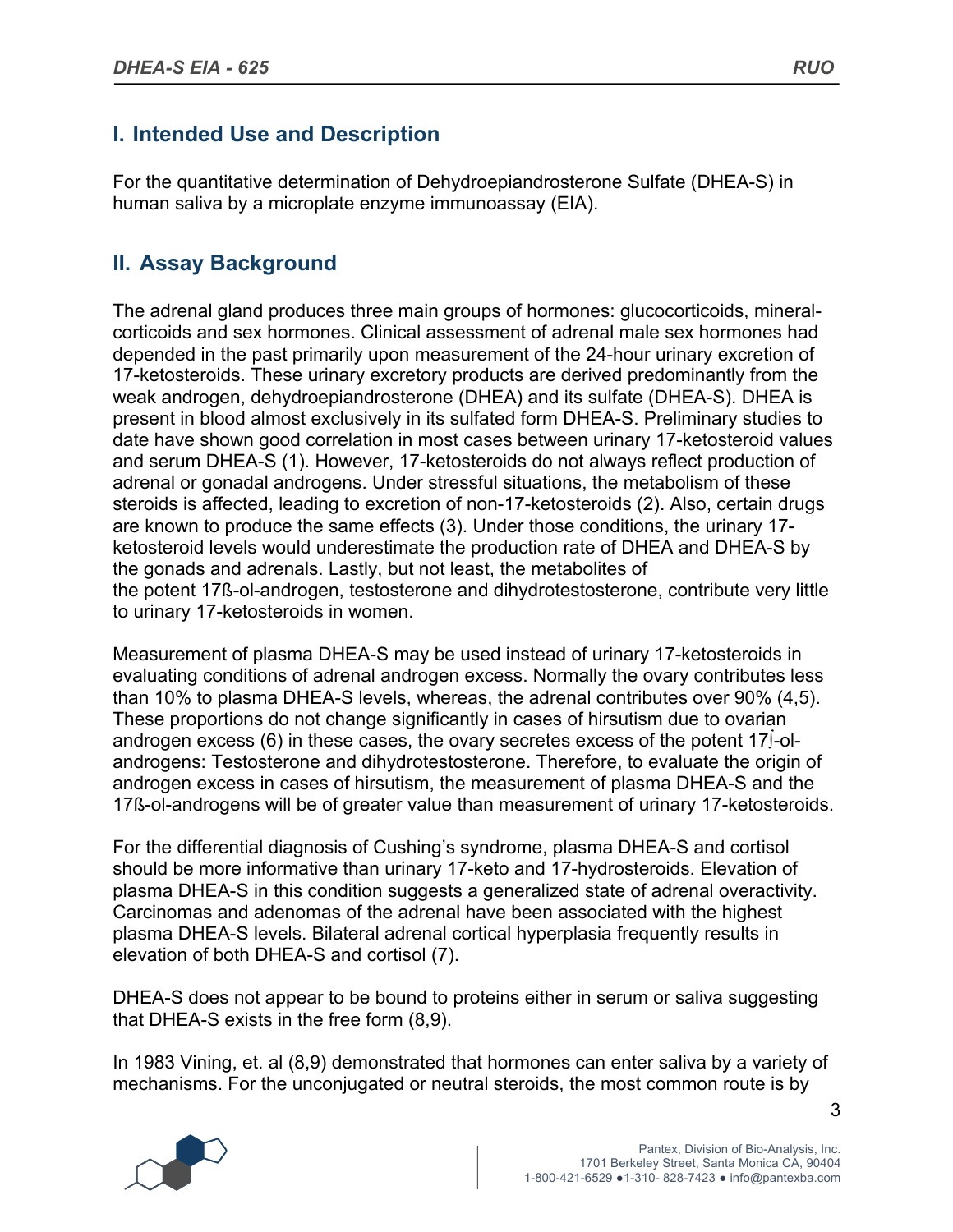rapid diffusion through the acinar cells and therefore their concentration suggests that they are independent of the rate of saliva flow. Conversely, for the conjugated or charged steroids like DHEA-S, the mode of entry is by diffusion between the tight junctions of the acinar cells and their salivary concentration suggest that they may be dependent on saliva flow.

The Pantex DHEA-S EIA Kit uses a monospecific Anti-DHEA-S antibody **and does not measure DHEA** or other structurally related steroids.

### **III. Assay Principle**

The Pantex Salivary DHEA-S EIA Kit, Cat #625 is based on the competition principal and microplate separation. An unknown amount of DHEA-S present in a saliva sample and a fixed amount of DHEA-S conjugated to horse radish peroxidase DHEA-S-HRP compete for binding sites with a rabbit polyclonal antiserum bound to GARGG (goat anti-rabbit gamma globulin) coated wells of a microplate. After incubation, unbound components are washed away. Enzyme substrate solution is then added and a blue color formed. This reaction is stopped with an acid solution to produce a yellow color. The optical density is then read at 450 nm. The amount of DHEA-S-HRP detected is inversely proportional to the amount of DHEA-S in a sample.

### **IV. Reagents Provided and Reagent Preparation**

Store all other reagents at 2 to 8°C. Use only reagents supplied with this kit. Do not interchange reagents with different lot numbers. Expiration dates and lot numbers are printed on the labels.

- **1.** GARGG Plate: One microplate (12x8 breakable strip wells) coated with goat antirabbit gamma globulin placed in a resealable foil bag with desiccant.
- **2.** Salivary DHEA-S EIA Calibrators: 7 bottles. 5.0 mL of 0 calibrator, 1.0 mL of 0.1, 0.5, 1, 3, 10 and 30 ng/mL.
- **3.** Salivary DHEA-S EIA Control #1: 1 bottle, 1.0 mL. Concentration is on the label.
- **4.** Salivary DHEA-S EIA Control #2: 1 bottle, 1.0 mL. Concentration is on the label.
- **5.** Salivary DHEA-S EIA Antibody: 1 bottle, 6 mL of anti-DHEA-S. The solution is blue.
- **6.** DHEA-S -Horse radish peroxidase (HRP) **concentrate (20X):** 1 amber glass bottle 0.200 mL. The solution is light brown and light sensitive.
- **7.** DHEA-S -Horse radish peroxidase (HRP) **conjugate buffer** 4 mL. The solution is yellow. **To be used for working reagent preparation only.**

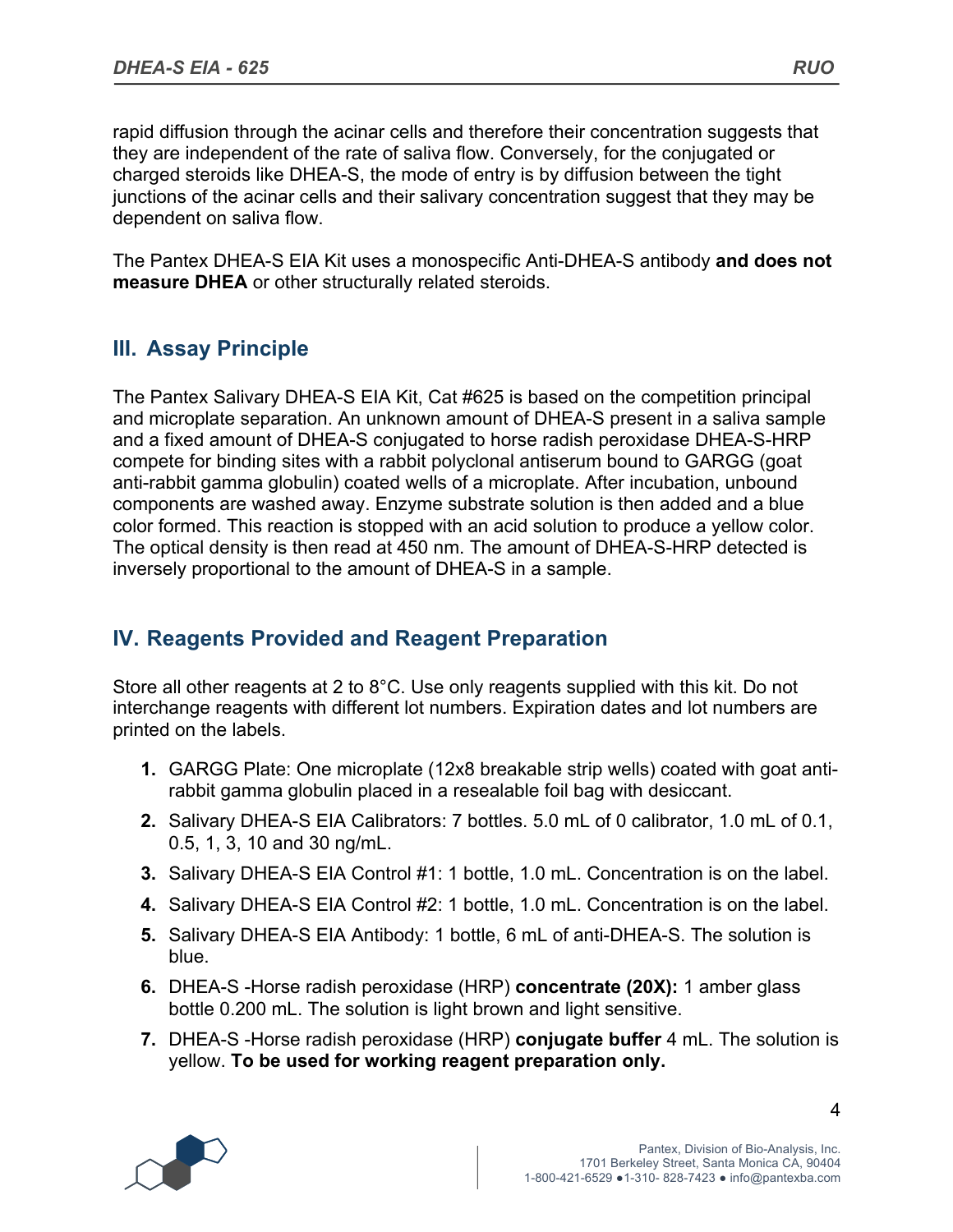**8.** DHEA-S -Horse radish peroxidase (HRP) **working reagent.** Preparation:

Determine the amount of working DHEA-S-HRP needed and dilute 1:20 in conjugate buffer (number 7). For example, mix 0.125 mL of DHEA-S -HRP **concentrate** (number 6) + 2.375 mL (0.125 mL made up to a total volume of 2.5 mL) of DHEA-S-HRP conjugate buffer (number 7). This is sufficient for 100 wells. Discard the unused portion if not used within 36 hours of mixing.

- **9.** Color Development Reagent EIA #1: 1 amber plastic bottle, 15 mL of tetramethylbenzidine plus hydrogen peroxide. Light sensitive.
- **10.** Stopping Solution EIA #1: 1 bottle, 15 mL diluted acid solution.
- **11. 10XWash Solution** EIA #1: 1 bottle, 50 mL. Prior to use determine the amount of **diluted** wash solution needed and dilute 1:10 with deionized water (example: 10 mL of 10X wash solution + 90 mL deionized water).

### **V. Materials Needed but not Supplied**

- Device to dispense very accurately 50 µL of saliva.
- Multichannel pipettors.
- Microplate or orbital shaker
- Vortex Mixer
- Microplate washer (not required, plates can be washed manually).
- Microplate reader capable of reading 450 nm with 4 parameter data reduction or comparable software.
- Plate sealer

### **VI. Precautionary Factors to Observe Before Saliva Sample Collection**

- Do not add sodium azide to samples.
- Check for blood contamination (levels of DHEA-S in blood are approximately 1000X those in saliva) with commercially available blood detection kits.
- Avoid Collection within 60 minutes after eating a major meal or within 12 hours after consuming alcohol.

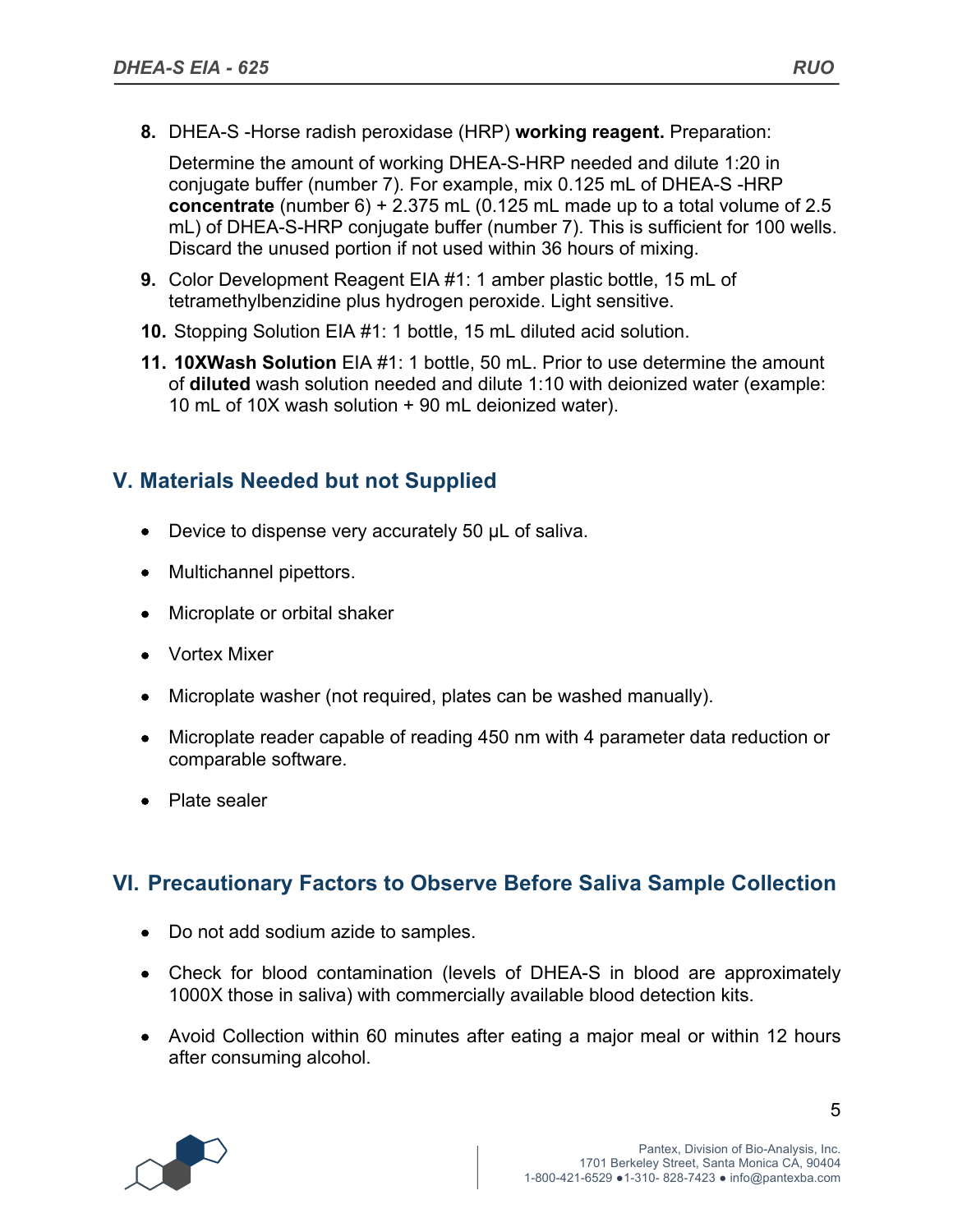# **VII. Sample Collection and Processing**

*Collection:* This sample collection and processing procedure must be followed.

- Rinse mouth thoroughly with water 10 minutes prior to collection.
- Collect whole saliva by unstimulated passive drool by allowing saliva to drip off the lower lip into a graduated conical tipped plastic test tube or by allowing the saliva to accumulate in the floor of the mouth and spitting it into a test tube.
- Time and date specimen.
- Refrigerate sample within 30 minutes of collection and freeze at or below -20°C or lower within 4 hrs. For longer term storage store at -20C or lower. On day of assay thaw samples to facilitate precipitation of mucins. Centrifuge at 1500X g for ten minutes. Bring samples to room temperature and assay.

#### Calibrator DHEA-S **Calibrator DHEA-S Calibrator Control Calibrator Control (µL) Working Reagent Mix. Incubate for 2 hrs. at Room Temperature, shaking. Solution Color Developer Color Developer Solution** HRP DHEA-S **HRP DHEA-S** Anti-DHEA-S **Anti-DHEA-S Diluted 10X** Diluted 10X **Reagent Sample Sample (ng/mL) Mix. Incubate 30 min. at room temperature (µL) (µL) (µL) (µL) (µL) I.D. Stopping Wash**  0 | 50 | 25 | 50 |  $\frac{1}{2}$  | 300 |  $\frac{1}{2}$  | 125 |  $\frac{1}{8}$  | 125 **Wash 3X**  $0.1$  | 50 | 25 | 50 | 02 | 300 |  $\frac{1}{2}$  | 125 |  $\frac{1}{6}$  | 125 0.5 50 25 50 300 125 125 1.0 50 25 50 300 125 125 3 | 50 | 25 | 50 |  $\frac{1}{2}$  | 300 | | 125 |  $\frac{1}{3}$  | 125  $10$  | 50 | 25 | 50 |  $\sim$  | 300 | | 125 |  $\overline{g}$  | 125 30 | 50 | 25 | 50 | $\frac{15}{4}$  | 300 | | 125 |  $\frac{1}{6}$  | 125 Control #1 | 50 | 25 | 50 | ब्रुं | 300 | | 125 | <sup>=</sup> | 125 Control #2 | 50 | 25 | 50 | <sup>ニ</sup> | 300 | | 125 | | 125 Sample | 50 | 25 | 50 | | 300 | | 125 | | 125

# **VIII. Assay Procedure Summary Flow Sheet**



**Mix. Read at 450 nm**

Read

Mix.

 $\tilde{\mathbf{g}}$ 

450  $\vec{a}$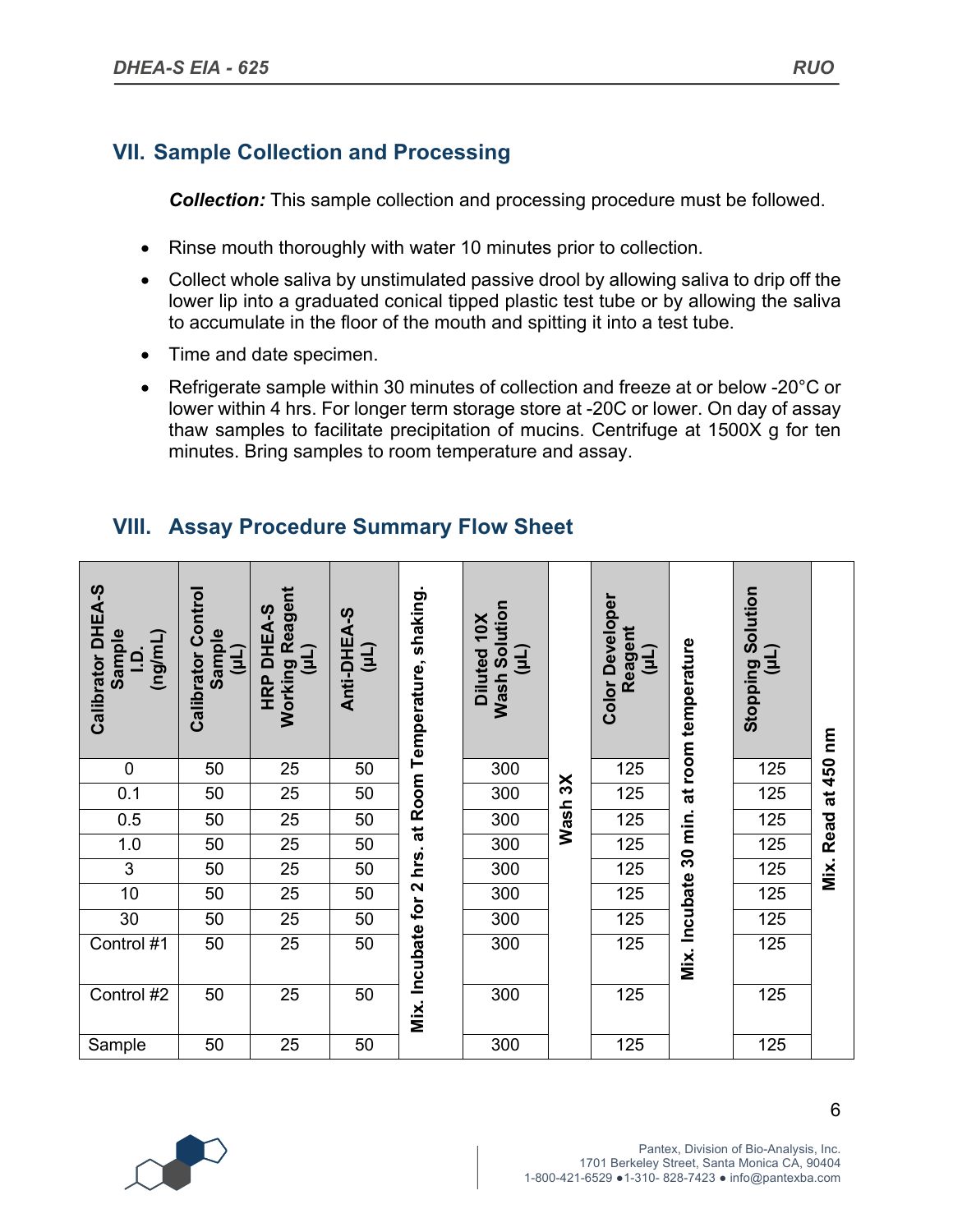#### **IX. Assay Procedure**

- **1.** To GARGG microplate dispense 50 µL of ready-to-use Salivary DHEA-S EIA calibrators (0, 0.1, 0.5, 1.0, 3.0, 10.0 and 30 ng/mL), controls, and saliva samples.
- **2.** Add 25 µL of **DHEA-S-HRP Working Reagent** to all wells (see **Reagent Preparation Section-number 8**).
- **3.** Add 50 µL of **Anti-DHEA-S EIA antibody**.
- **4.** Cover microplate with plastic sealer. Incubate by shaking on a microplate orbital shaker set at 500-900 rpm for **2 hrs.** at room temperature.
- **5.** After incubation, decant the contents of the wells. Wash 3 times with 300 µL of **Diluted Wash Solution (**see page 4, number 11). After the 3rd wash, invert GARGG microplate on an absorbent paper and tap dry.
- **6.** Dispense 125 µL of **Color Development Reagent** EIA #1 into each well. Shake briefly (manual). Cover microplate with plastic sealer Incubate for 30 minutes at room temperature.
- **7.** Dispense 125 µL of **Stopping Solution** EIA #1 into each microtiter well of the GARGG plate. Shake briefly (manual). Color changes from blue to yellow.
- **8.** Read at 450 nm on a microplate reader within 30 minutes.

Note: If samples exceed the highest calibrator, dilute with zero calibrator and make appropriate concentration correction.

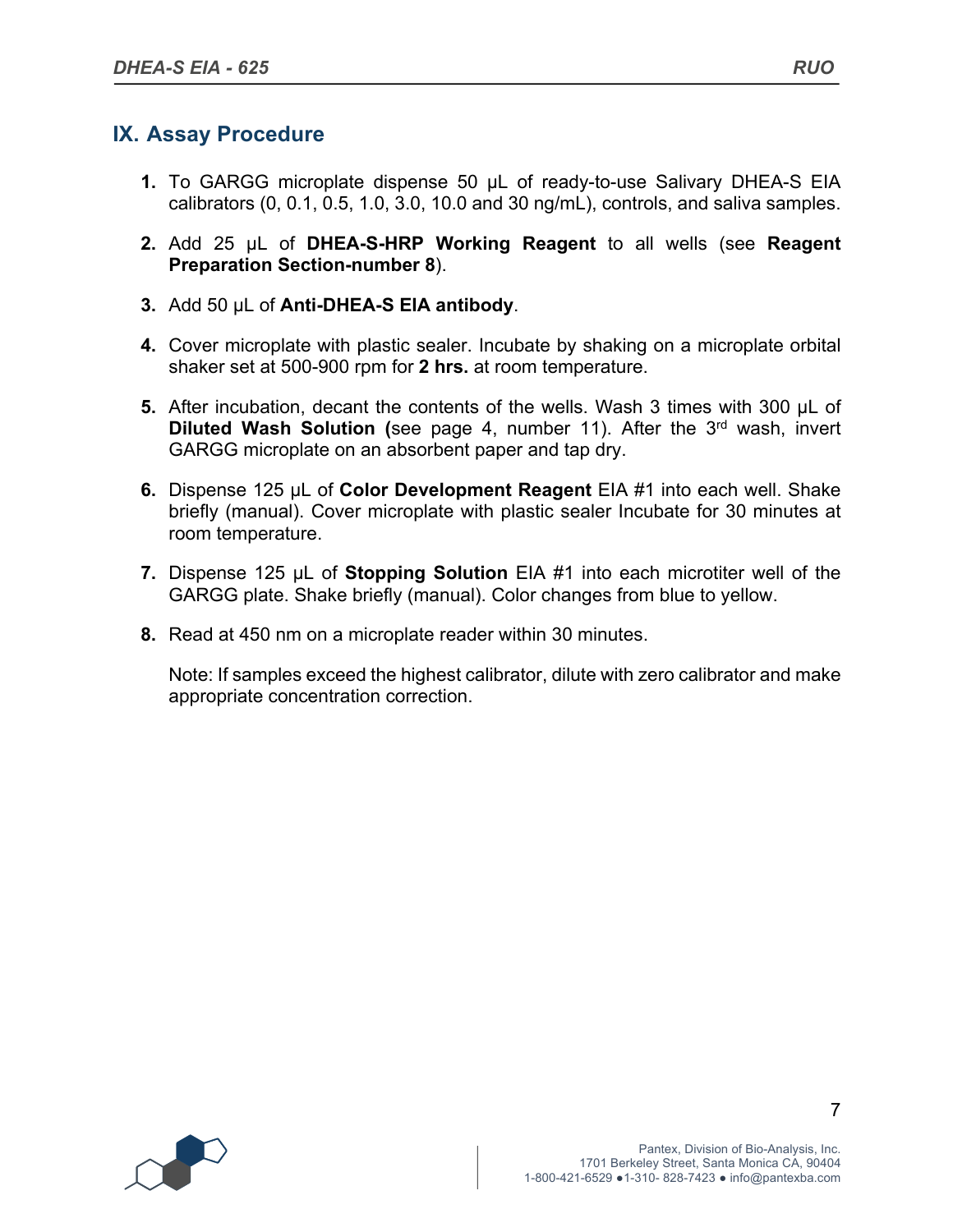# **X. Typical Results**

| <b>Typical Calibration Curve</b>                                    |       |       |                         |  |  |
|---------------------------------------------------------------------|-------|-------|-------------------------|--|--|
| <b>Mean Absorbance</b><br><b>Calibrators</b><br>(ng/mL)<br>(450 nM) |       | %B/Bo | <b>Value</b><br>(ng/mL) |  |  |
| 0                                                                   | 2.945 | 100.0 | 0.0                     |  |  |
| 0.1                                                                 | 2.596 | 88.1  | 0.1                     |  |  |
| 0.5                                                                 | 1.987 | 67.5  | 0.5                     |  |  |
| 1.0                                                                 | 1.555 | 52.8  | 1.0                     |  |  |
| 3.0                                                                 | 0.983 | 33.4  | 3.0                     |  |  |
| 10                                                                  | 0.508 | 17.3  | 10                      |  |  |
| 30                                                                  | 0.249 | 8.5   | 30                      |  |  |
| Control #1                                                          | 1.600 | 54.3  | 0.974                   |  |  |
| Control #2                                                          | 0.318 | 10.8  | 21.137                  |  |  |
| Sample #1                                                           | 0.656 | 22.3  | 6.178                   |  |  |
| Sample #2                                                           | 1.496 | 50.8  | 1.166                   |  |  |
| Sample #3                                                           | 1.970 | 66.9  | 0.502                   |  |  |

# **XI. Calculation**

- **1.** Most microplate reader manufacturers provide software for data reduction. Use a 4-parameter data reduction is suggested.
- **2.** Alternately plot absorbance of calibrators versus concentration on semi-log graph paper and red the concentration of unknowns off the curve.

| <b>Analytical measuring range (AMR)</b> | 0.1 - 30 ng/mL |
|-----------------------------------------|----------------|

#### **XII. Expected Values**

|                 | <b>Median</b>       | Range                       |
|-----------------|---------------------|-----------------------------|
| <b>Males:</b>   | $3.0$ ng/mL         | $0.09 - 7.1$ ng/mL (n = 50) |
| <b>Females:</b> | $2.1 \text{ ng/mL}$ | $0.09 - 4.9$ ng/mL (n = 50) |

It is suggested that each laboratory establish its own normal ranges

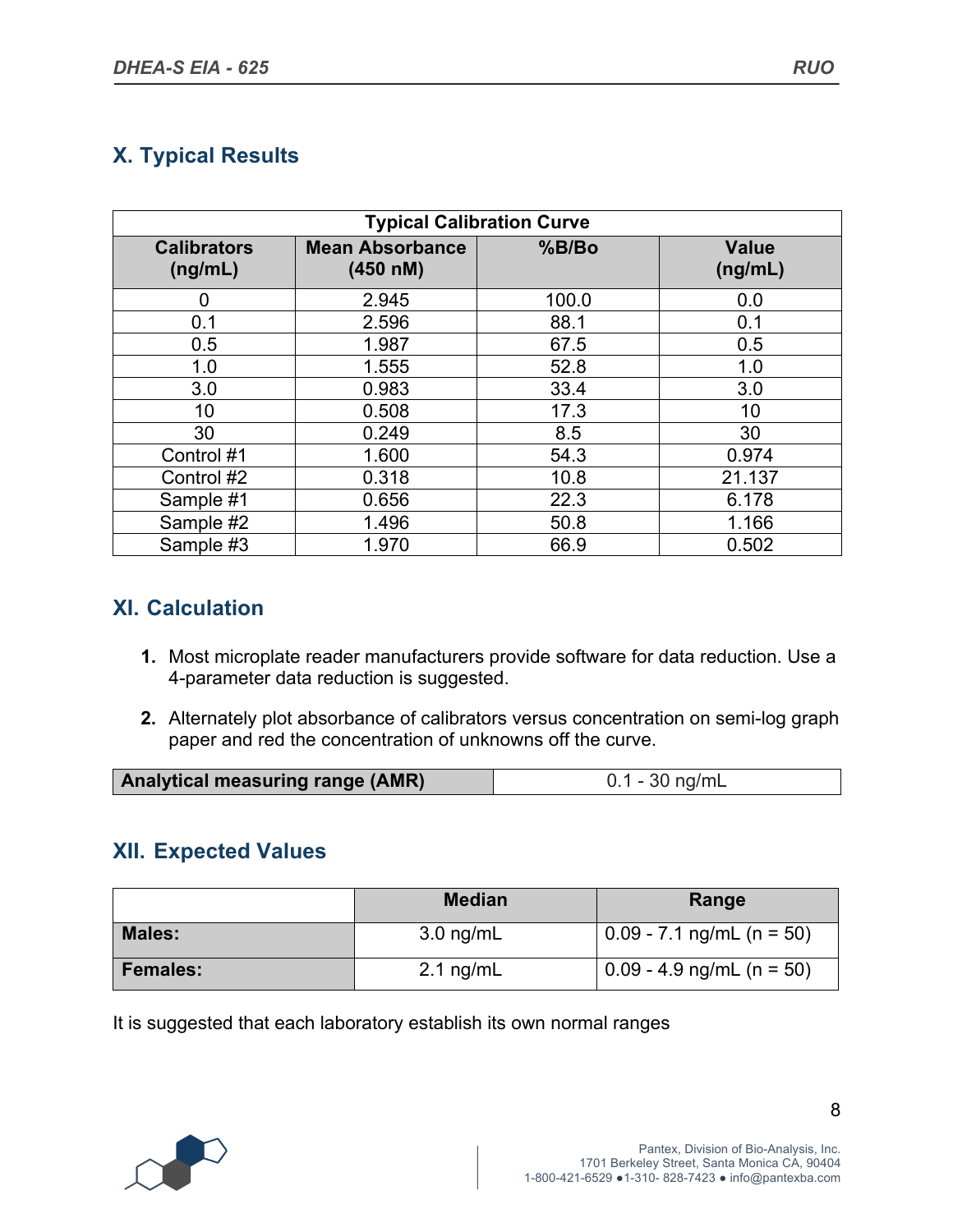### **XIII. Performance Characteristics**

#### **A. Specificity of Antiserum:**

| <b>C-19 Steroids:</b>  | % Cross-reactivity |
|------------------------|--------------------|
| DHEA-SO4               | 100.00             |
| <b>DHEA</b>            | 0.0016             |
| 7 Keto-DHEA            | 0.0036             |
| <b>Testosterone</b>    | < 0.001            |
| $5\alpha$ DHT          | < 0.001            |
| Androstenedione        | 0.0066             |
| Androsterone           | 0.4080             |
| <b>C-21 Steroids:</b>  | % Cross-reactivity |
| Progesterone           | < 0.001            |
| 17 OH Progesterone     | < 0.001            |
| Pregnenolone           | < 0.001            |
| 17 OH Pregnenolone     | < 0.001            |
| 17 OH Pregnenolone-SO4 | 0.0067             |
| Desoxycorticosterone   | < 0.001            |
| Corticosterone         | < 0.001            |
| Cortisol               | < 0.001            |
| 11-Desoxycortisol      | < 0.001            |
| Aldosterone            | < 0.001            |
| <b>C-18 Steroids:</b>  | % Cross-reactivity |
| Estradiol 17ß          | < 0.001            |
| Estradiol 17 $\alpha$  | < 0.001            |
| <b>Estrone</b>         | < 0.001            |
| <b>Estriol</b>         | < 0.001            |

Antiserum Cross Reactivities ratios are expressed as concentrations of unlabeled DHEA-S over the compound that displaces 50% of DHEA-S-enzyme conjugate from the antiserum.

#### **B. Detection Limits:**

The analytical sensitivity of the Pantex Salivary DHEA-S EIA was determined by subtracting 2 standard deviations from the mean of 20 replicate analysis of the zero calibrator. The lowest detectable level of salivary DHEA-S in an assay was found to be 0.068 ng/mL.

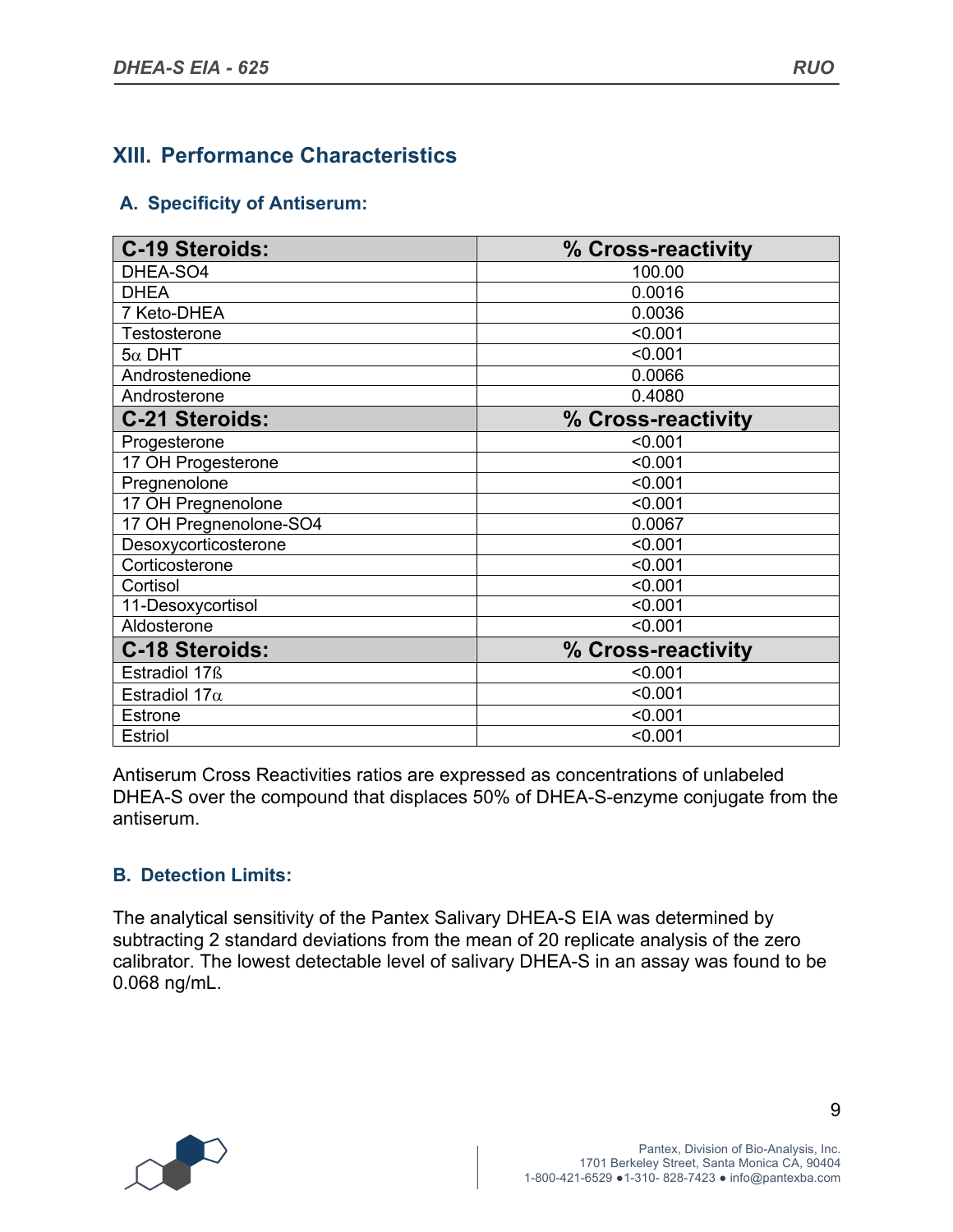#### **C. Precision and Reproducibility:**

#### **Intra-assay**

The intra-assay precision was determined from the mean of 20 replicates of low and high samples.

| <b>Sample</b> | N  | <b>Mean</b><br>(ng/mL) | <b>Standard</b><br><b>Deviation</b><br>(ng/mL) | %CV |
|---------------|----|------------------------|------------------------------------------------|-----|
| Low           | 20 | 1.03                   | 0.06                                           | 6.1 |
| High          | 20 | 20.3                   | 0.76                                           | 3.  |

#### **Inter-assay**

The inter-assay precision was determined from the mean of average duplicates from 12 separate assays.

| <b>Sample</b> | N  | <b>Mean</b><br>(ng/mL) | <b>Standard</b><br><b>Deviation</b><br>(ng/mL) | %CV  |
|---------------|----|------------------------|------------------------------------------------|------|
| Low           | 12 | 0.99                   | 0.090                                          | 9. . |
| High          | 12 | 20.2                   | 1.03                                           | 5.1  |

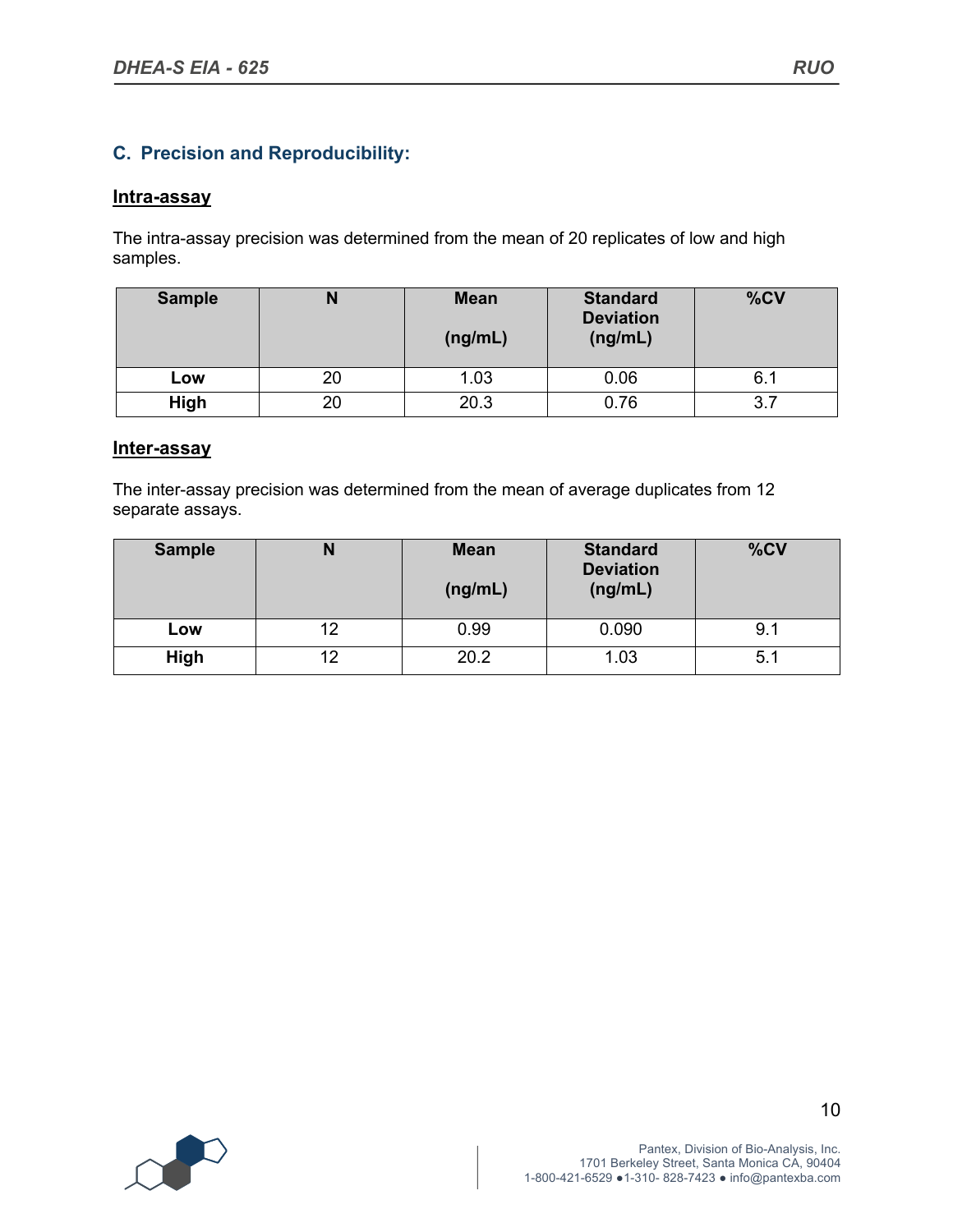#### **D. Linearity**

Four saliva samples containing different amounts of DHEA-S were serially diluted with zero calibrator, assayed and the percent recovery determined.

| <b>Sample</b>  | <b>Dilution</b><br><b>Factor</b><br>(ng/mL) | <b>Expected</b><br>(ng/mL) | <b>Observed</b><br>(ng/mL) | <b>Recovery %</b> |
|----------------|---------------------------------------------|----------------------------|----------------------------|-------------------|
| $\mathbf{1}$   |                                             |                            | 7.03                       |                   |
|                | 1:2                                         | 3.51                       | 3.80                       | 108.2             |
|                | 1:4                                         | 1.76                       | 1.60                       | 91.3              |
|                | 1:8                                         | 0.88                       | 0.84                       | 96.1              |
|                | 1:16                                        | 0.44                       | 0.42                       | 94.7              |
| $\overline{2}$ |                                             |                            | 5.37                       |                   |
|                | 1:2                                         | 2.69                       | 2.75                       | 102.3             |
|                | 1:4                                         | 1.34                       | 1.21                       | 90.2              |
|                | 1:8                                         | 0.67                       | 0.66                       | 97.8              |
|                | 1:16                                        | 0.34                       | 0.32                       | 95.9              |
| 3              |                                             |                            | 4.21                       |                   |
|                | 1:2                                         | 2.10                       | 2.29                       | 108.7             |
|                | 1:4                                         | 1.05                       | 1.08                       | 102.6             |
|                | 1:8                                         | 0.53                       | 0.48                       | 90.3              |
|                | 1:16                                        | 0.26                       | 0.26                       | 100.0             |
| 4              |                                             |                            | 12.55                      |                   |
|                | 1:2                                         | 6.28                       | 6.04                       | 96.3              |
|                | 1:4                                         | 3.14                       | 2.86                       | 91.3              |
|                | 1:8                                         | 1.57                       | 1.40                       | 88.9              |
|                | 1:16                                        | 0.78                       | 0.71                       | 90.6              |

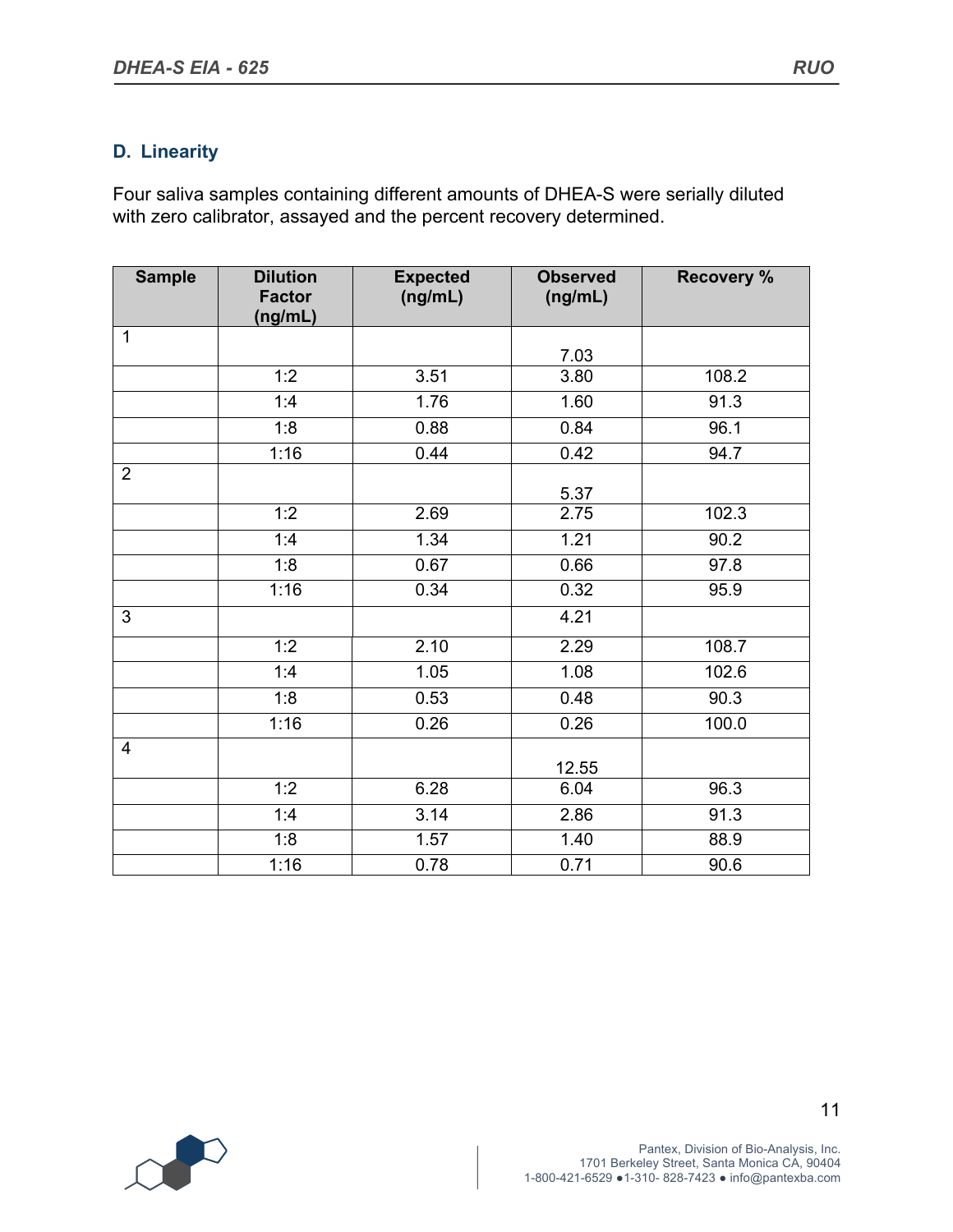#### **E. Recovery:**

Six (6) saliva samples were spiked with various amounts of DHEA-S and the Percent recovery determined.

| <b>Sample</b> | <b>Endogenous</b><br>(ng/mL) | <b>Added</b><br>(ng/mL) | <b>Expected</b><br>(ng/mL) | <b>Observed</b><br>(ng/mL) | <b>Recovery</b><br>(%) |
|---------------|------------------------------|-------------------------|----------------------------|----------------------------|------------------------|
|               | 6.49                         | 0.25                    | 6.74                       | 6.81                       | 101.0                  |
| $\mathcal{P}$ | 3.96                         | 1.00                    | 4.96                       | 5.42                       | 109.3                  |
| 3             | 2.74                         | 2.00                    | 4.74                       | 4.39                       | 92.7                   |
| 4             | 5.93                         | 4.00                    | 9.93                       | 9.60                       | 96.6                   |
| 5             | 1.48                         | 8.00                    | 9.48                       | 8.00                       | 84.4                   |
| 6             | 0.97                         | 16.00                   | 16.97                      | 15.48                      | 91.3                   |

### **XIV. Limitations**

• The reagents are optimized to measure DHEA-S directly in saliva.

#### **XV. Precautions**

- Only physician, clinical labs, research labs and hospital labs may acquire, possess and use the kit.
- Compare contents and packing list, if there is breakage or shortage, notify Pantex immediately.
- Do not pipet reagents by mouth.
- Do not smoke, eat or drink while performing assay.
- Wear disposable rubber gloves.
- Treat all saliva samples as potentially infectious.
- Do not mix reagent lot numbers or alter in any way the reagents in this kit. If this is done, Pantex will not be responsible for the performance of the assay.